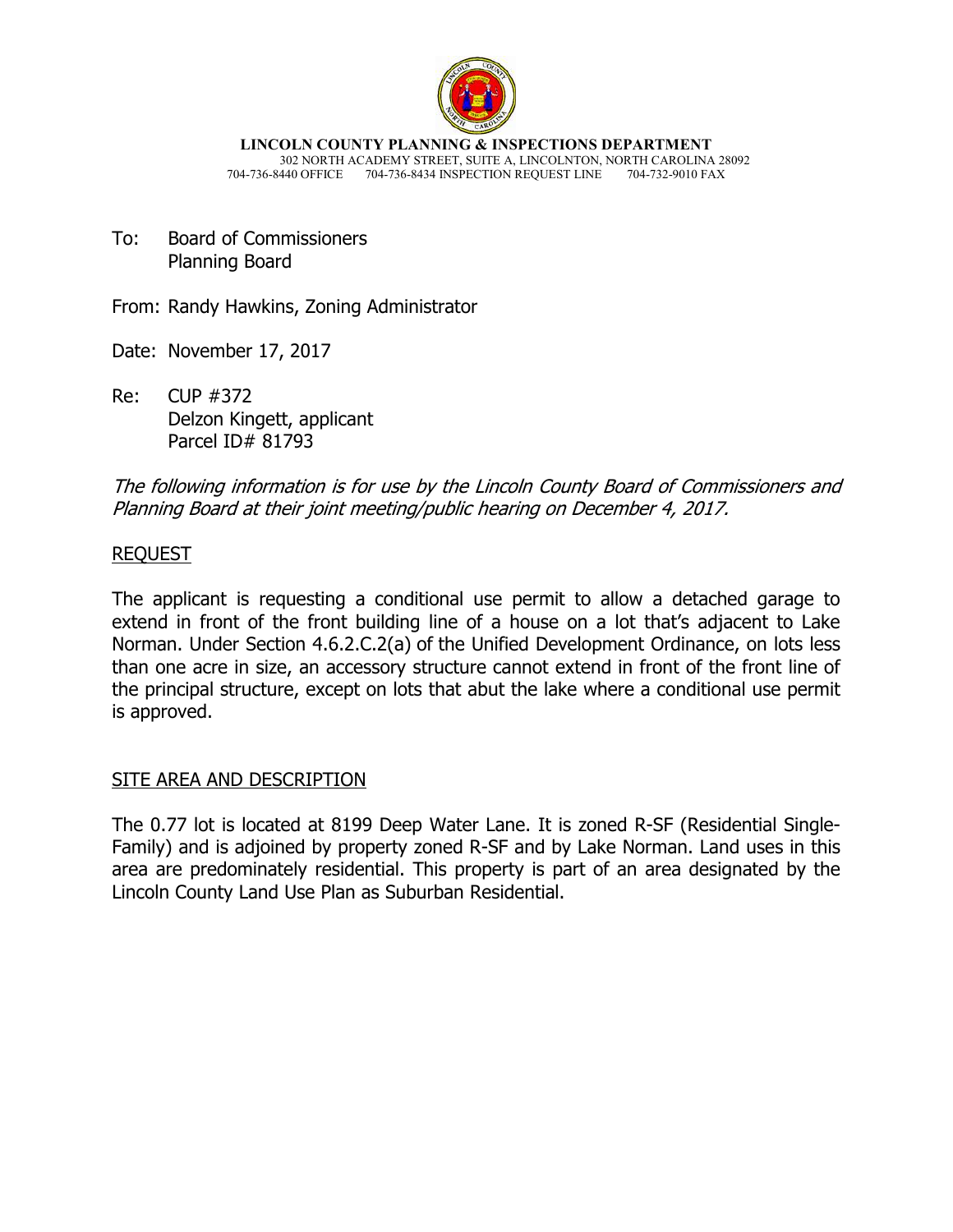

County Of Lincoln, North Carolina

Planning Board

Applicant **Delzon Kingett Application No. <b>CUP #372** 

Parcel ID# **81793** Zoning District **R-SF**

Proposed Conditional Use **accessory structure extending in front of the front line of principal structure on lot abutting Lake Norman** 

# **FINDINGS OF FACT**

| 1.               | The use will not materially endanger the public health or safety if located where proposed and developed                                                                                                                   |  |  |  |  |
|------------------|----------------------------------------------------------------------------------------------------------------------------------------------------------------------------------------------------------------------------|--|--|--|--|
|                  |                                                                                                                                                                                                                            |  |  |  |  |
| $\overline{2}$ . | ,我们也不能在这里的人,我们也不能在这里的人,我们也不能在这里的人,我们也不能在这里的人,我们也不能在这里的人,我们也不能在这里的人,我们也不能在这里的人,我们也                                                                                                                                          |  |  |  |  |
|                  |                                                                                                                                                                                                                            |  |  |  |  |
| 3.               | The use will not substantially injure the value of adjoining or abutting property unless the use is a public                                                                                                               |  |  |  |  |
|                  |                                                                                                                                                                                                                            |  |  |  |  |
| $\overline{4}$ . | The location and character of use, if developed according to the plan as submitted and approved, will be in<br>harmony with the area in which it is to be located and will be in general conformity with the Land Use Plan |  |  |  |  |
|                  |                                                                                                                                                                                                                            |  |  |  |  |
|                  | After having held a Public Hearing on<br>listed herein, the following action was taken by the Lincoln County Planning Board:<br>                                                                                           |  |  |  |  |
| Board:           | In recommending such Conditional Use, the following conditions were recommended by the Lincoln County Planning                                                                                                             |  |  |  |  |

Dr. Crystal Mitchem, Chair ♦ Todd Burgin, Vice Chair ♦ Floyd Dean, Secretary

302 North Academy Street, Suite A, Lincolnton, North Carolina 28092 • Telephone (704)736-8440 • Fax (704)732-9010

 \_\_\_\_\_\_\_\_\_\_\_\_\_\_\_\_\_\_\_\_\_\_\_\_\_\_\_\_\_\_\_\_\_\_\_\_\_\_\_\_\_\_\_\_\_\_\_\_\_\_\_\_\_\_\_\_\_\_\_\_\_\_\_\_\_\_\_\_\_\_\_\_\_\_\_\_\_\_\_\_\_\_\_\_\_\_\_\_\_\_\_\_\_\_  $\mathcal{L}_\mathcal{L} = \{ \mathcal{L}_\mathcal{L} = \{ \mathcal{L}_\mathcal{L} = \{ \mathcal{L}_\mathcal{L} = \{ \mathcal{L}_\mathcal{L} = \{ \mathcal{L}_\mathcal{L} = \{ \mathcal{L}_\mathcal{L} = \{ \mathcal{L}_\mathcal{L} = \{ \mathcal{L}_\mathcal{L} = \{ \mathcal{L}_\mathcal{L} = \{ \mathcal{L}_\mathcal{L} = \{ \mathcal{L}_\mathcal{L} = \{ \mathcal{L}_\mathcal{L} = \{ \mathcal{L}_\mathcal{L} = \{ \mathcal{L}_\mathcal{$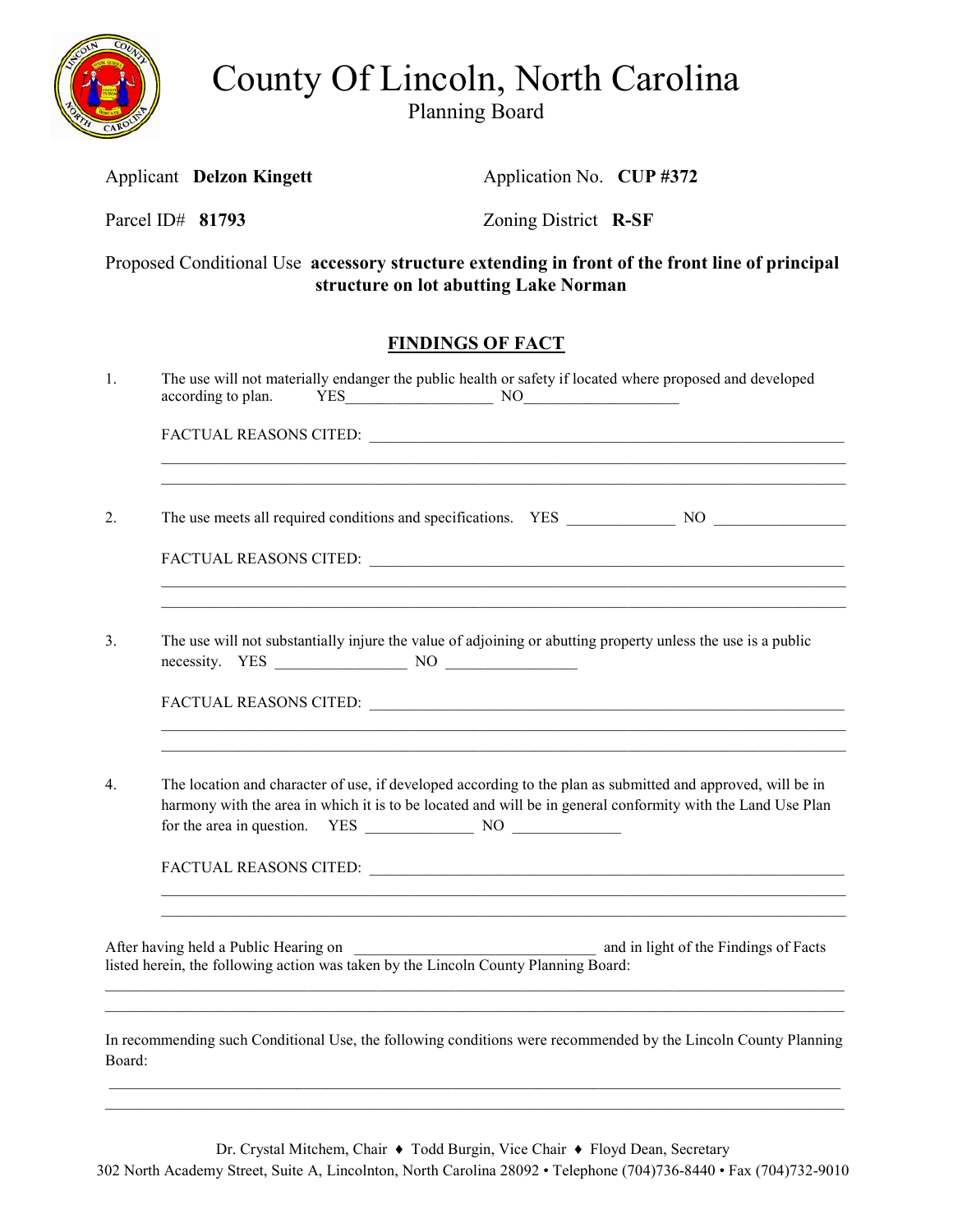

**Conditional Use Permit Application**<br>Lincoln County Planning and Inspections Department<br>Zoning Administrator 302 N. Academy St., Suite A, Lincolnton, NC 28092 Phone: (704)736-8440 FAX: (704)732-9010

 $\ddot{\phantom{0}}$ 

| <b>PART I</b><br>Applicant Name Del 201 Kingett                                                                                                                                                                                                                                                           |
|-----------------------------------------------------------------------------------------------------------------------------------------------------------------------------------------------------------------------------------------------------------------------------------------------------------|
| Applicant Address 8199 Deep Water Lane Denver NC 28037                                                                                                                                                                                                                                                    |
| Applicant Phone Number 704. 530. 1378                                                                                                                                                                                                                                                                     |
|                                                                                                                                                                                                                                                                                                           |
| Property Owner Address <b>Executive Service Service Service Service Service Service Service Service Service Service Service Service Service Service Service Service Service Service Service Service Service Service Service Serv</b>                                                                      |
| Property Owner Phone Number                                                                                                                                                                                                                                                                               |
| <b>PART II</b><br>Property Location 8199 Deep Water Lane Denver NC 28037                                                                                                                                                                                                                                  |
| Property ID (10 digits) $4613 - 27 - 4983$ Property size $0.769$ AC                                                                                                                                                                                                                                       |
| Parcel # (5 digits) $\frac{81793}{ }$ Deed Book(s) $\frac{2531}{ }$ Page(s) $\frac{379}{ }$                                                                                                                                                                                                               |
| <b>PART III</b><br>Existing Zoning District $Q-SF$                                                                                                                                                                                                                                                        |
| Briefly describe how the property is being used and any existing structures.<br>Single family have                                                                                                                                                                                                        |
| Briefly explain the proposed use and/or structure which would require a Conditional Use<br>Permit.<br>detached garage to extend past front building line                                                                                                                                                  |
| APPLICATION FEE (less than 2 acres \$250, 2+ acres \$500)<br>MUST BE RECEIVED BEFORE PROCESSING.<br>I hereby certify that all knowledge of the information provided for this application and attachments is true and correct<br>to the best of my knowledge.<br>$\mathcal{L}$ $\mathcal{L}$ $\mathcal{L}$ |

Medy Howard (agent)

 $\frac{l_0}{l_0}$  Date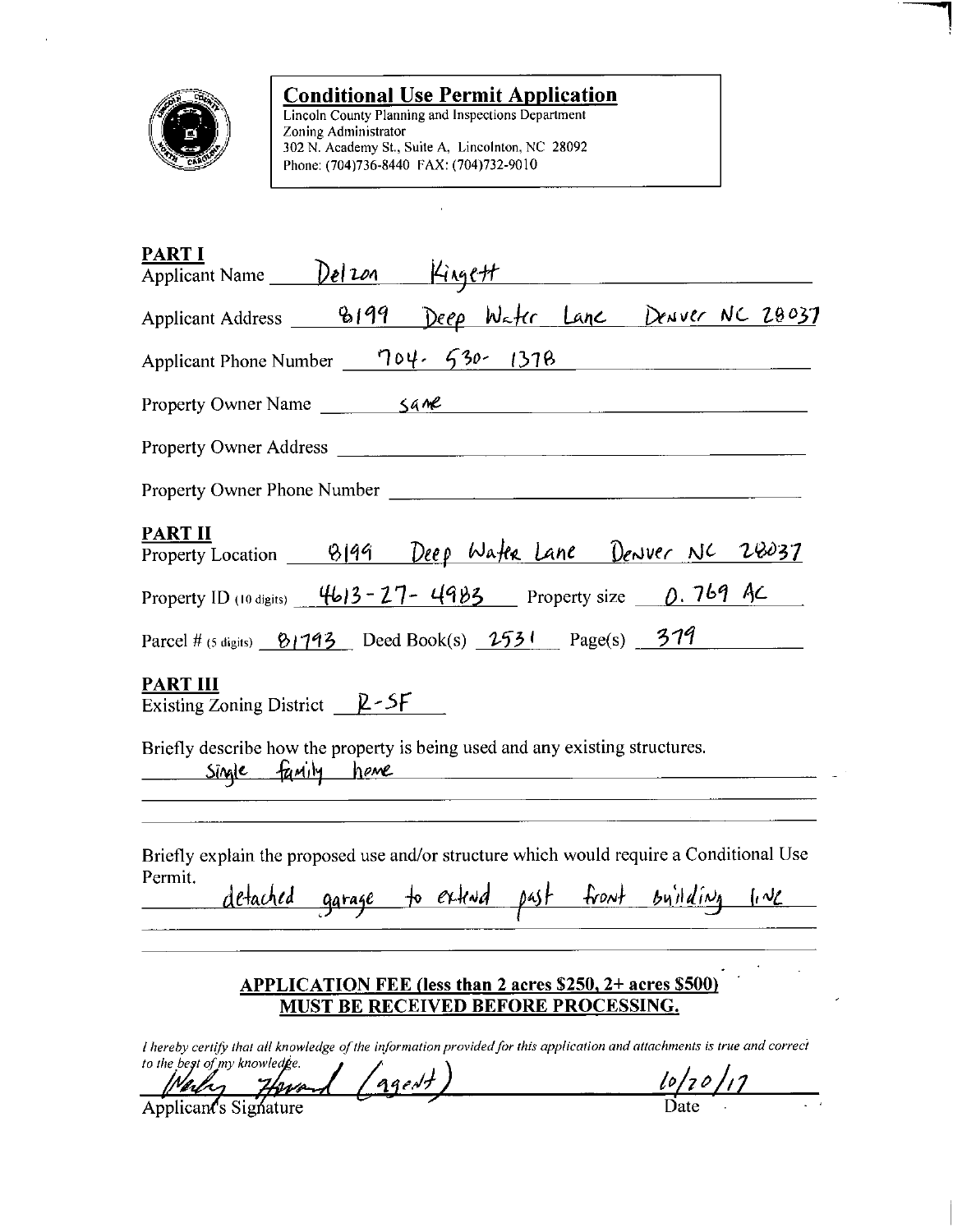### **APPLICANT'S PROPOSED FINDINGS OF FACT FOR A CONDITIONAL USE PERMIT**

| Application No. CUP #372                                     | <b>Applicant Delzon Kingett</b>                                                                                                |  |
|--------------------------------------------------------------|--------------------------------------------------------------------------------------------------------------------------------|--|
| Property Location 8199 Deep Water Drive Zoning District R-SF |                                                                                                                                |  |
| Parcel ID# 81793                                             | Proposed Use accessory structure extending in front of<br>the front line of principal structure on lot<br>abutting Lake Norman |  |

### **PROPOSED FINDINGS**

1. The use will not materially endanger the public health or safety if located where proposed and developed according to plan.

**The proposed accessory structure (detached garage) will be built to the State Building Code and will be set back 30 feet from the edge of the road right-of-way.** 

2. The use meets all required conditions and specifications.

**An accessory structure extending in front of the front building line of the principal structure is a conditional use on lots abutting Lake Norman. This lot abuts Lake Norman. The proposed location meets the minimum road yard setback of 30 feet and the minimum side yard setback of 10 feet.**

3. The use will not substantially injure the value of adjoining or abutting property unless the use is a public necessity.

**A garage is located in front of the front building line of the house on the adjoining lot to the west. This proposed accessory structure will be located partially behind the front building line. It will be similar in appearance to the house.** 

4. The location and character of use, if developed according to the plan as submitted and approved, will be in harmony with the area in which it is to be located and will be in general conformity with the Land Use Plan for the area in question.

**The proposed building is designed as a residential accessory structure. The Land Use Plan designates this area as residential.**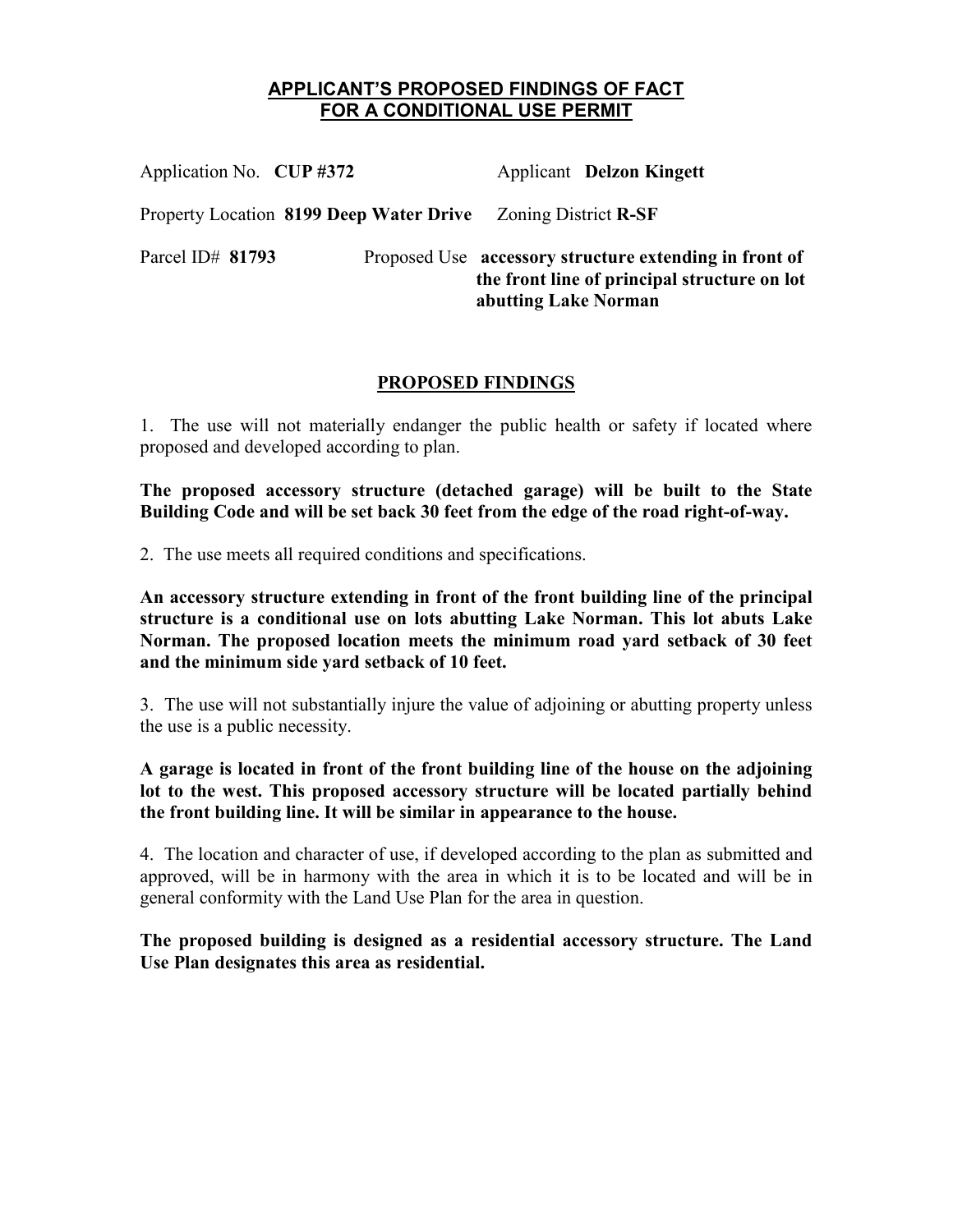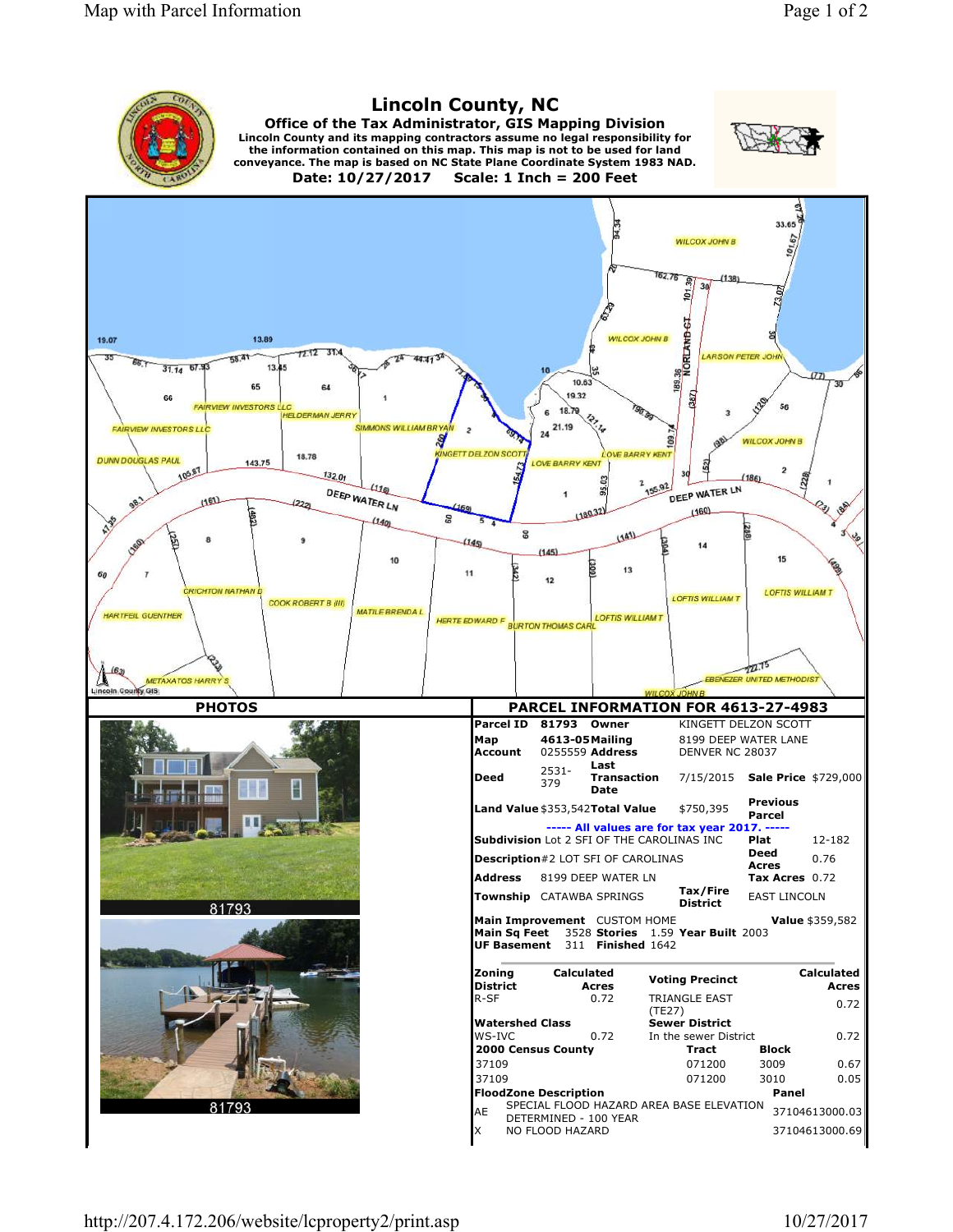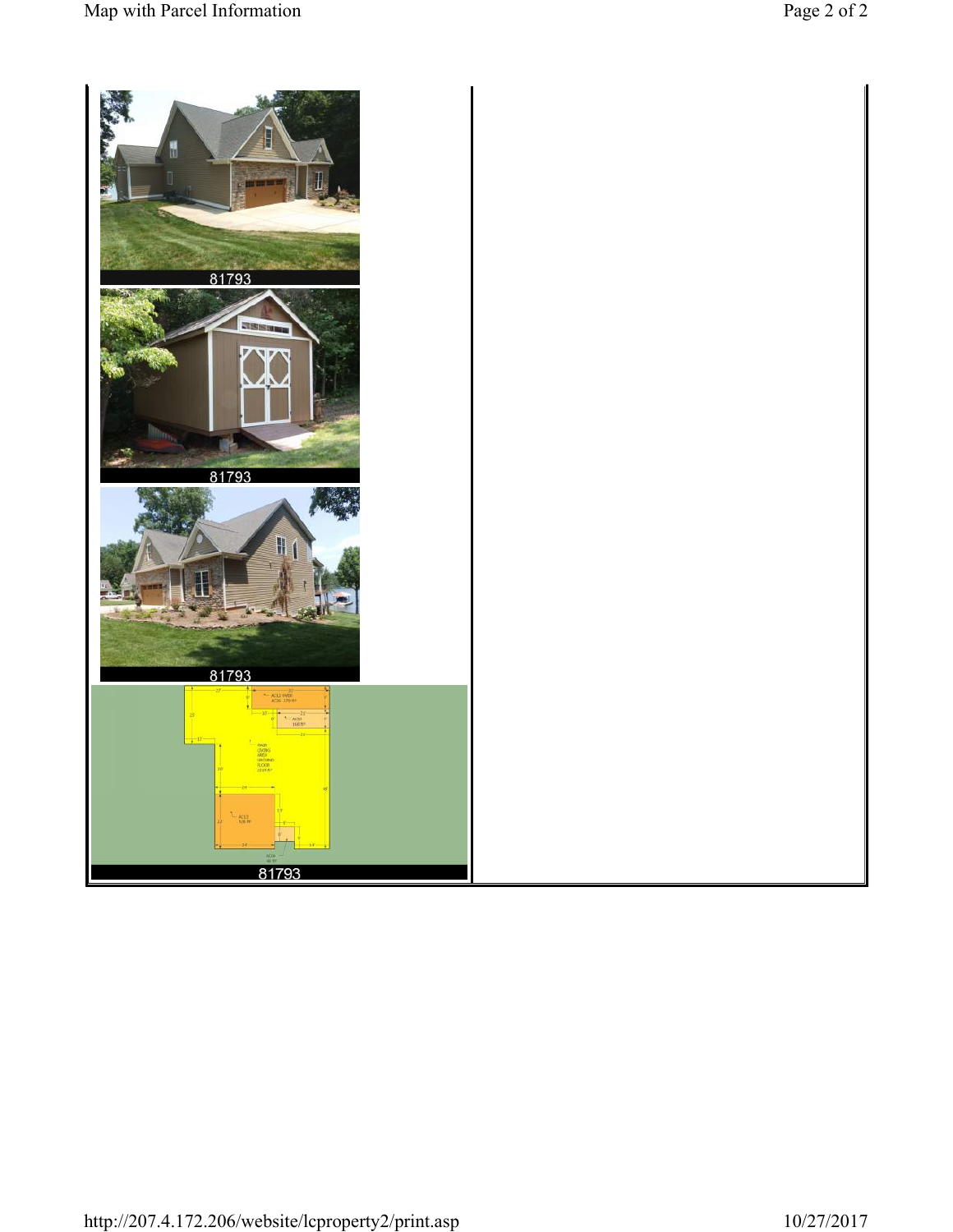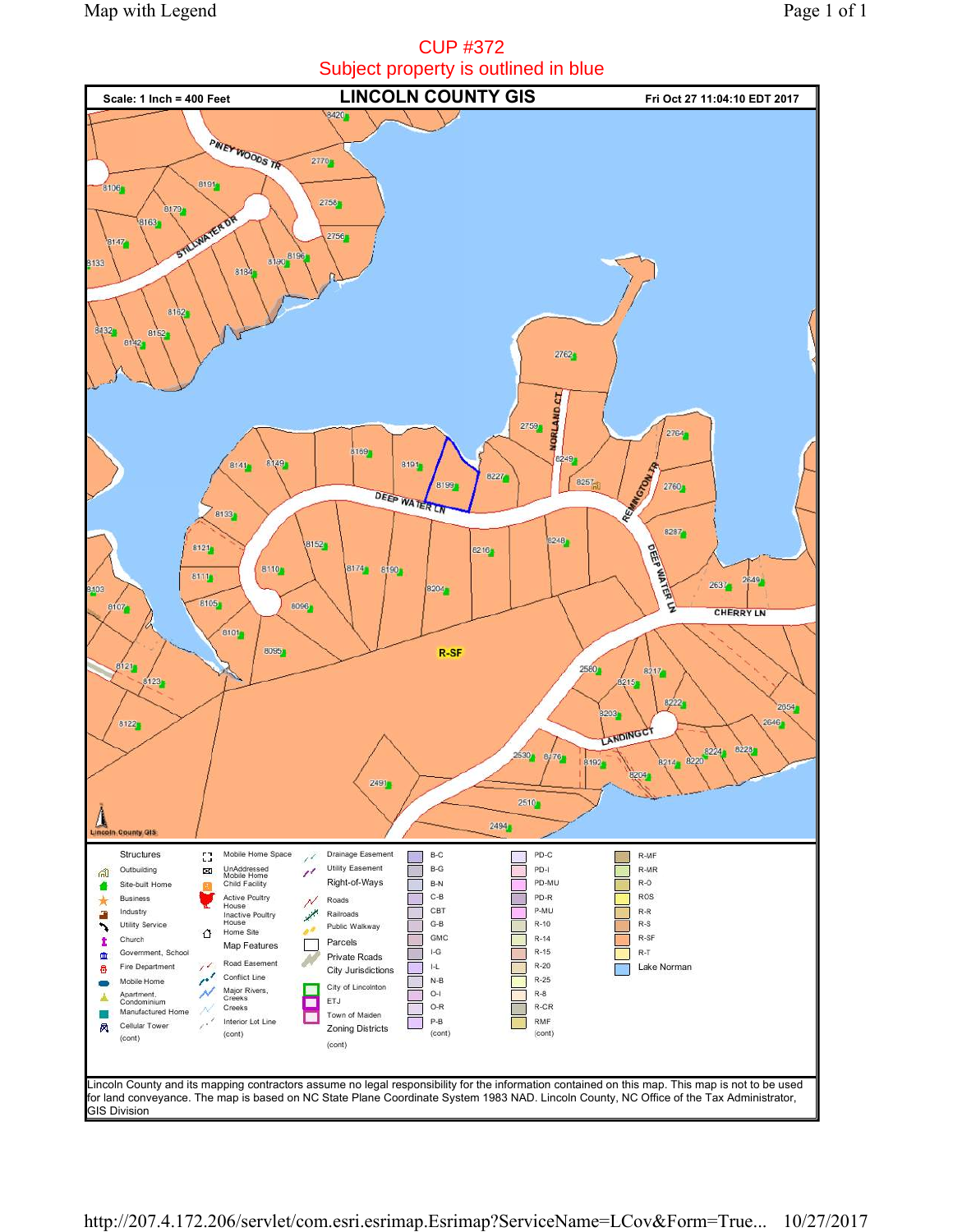